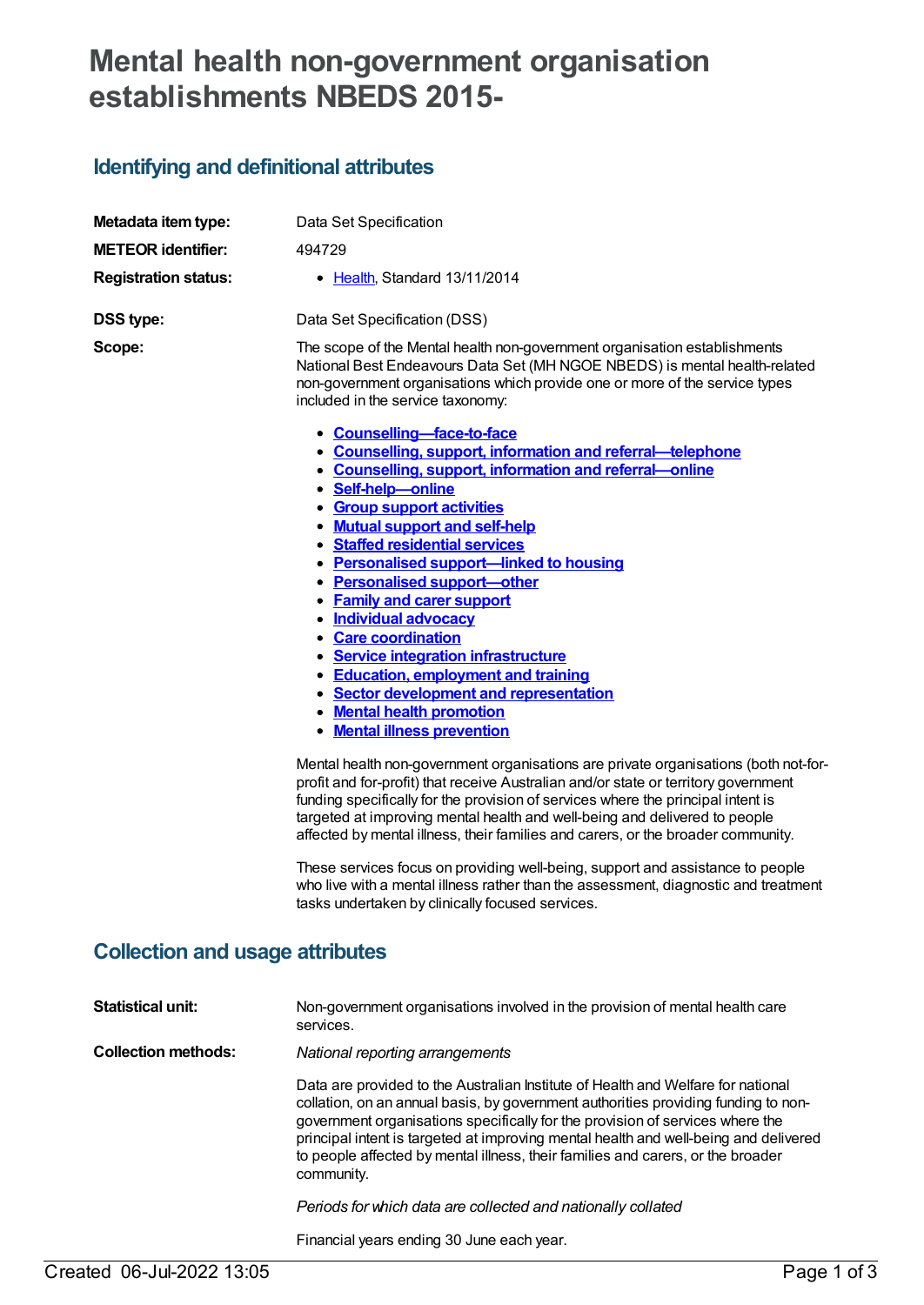## **Implementation start date:** 01/07/2015

**Comments:** *Glossary items*

Glossary terms that are relevant to this data set, other than those listed in the Scope section above as part of the mental health non-government organisation establishments service type taxonomy, are included here.

**[Consumer-managed](https://meteor.aihw.gov.au/content/516197) organisation**

**[Event](https://meteor.aihw.gov.au/content/517461)**

**[Family](https://meteor.aihw.gov.au/content/351499)**

**Outcome [measurement](https://meteor.aihw.gov.au/content/482613) tool**

**Online chat [session](https://meteor.aihw.gov.au/content/518931)**

**[Overhead](https://meteor.aihw.gov.au/content/481223) staff**

**Peer [worker](https://meteor.aihw.gov.au/content/481073)**

**[Resident](https://meteor.aihw.gov.au/content/524972)**

**[Volunteer](https://meteor.aihw.gov.au/content/327272)**

**[Website](https://meteor.aihw.gov.au/content/497337) visit**

## **Source and reference attributes**

**Submitting organisation:** Australian Institute of Health and Welfare

**Relational attributes**

**Metadata items in this Data Set Specification** Show more detail